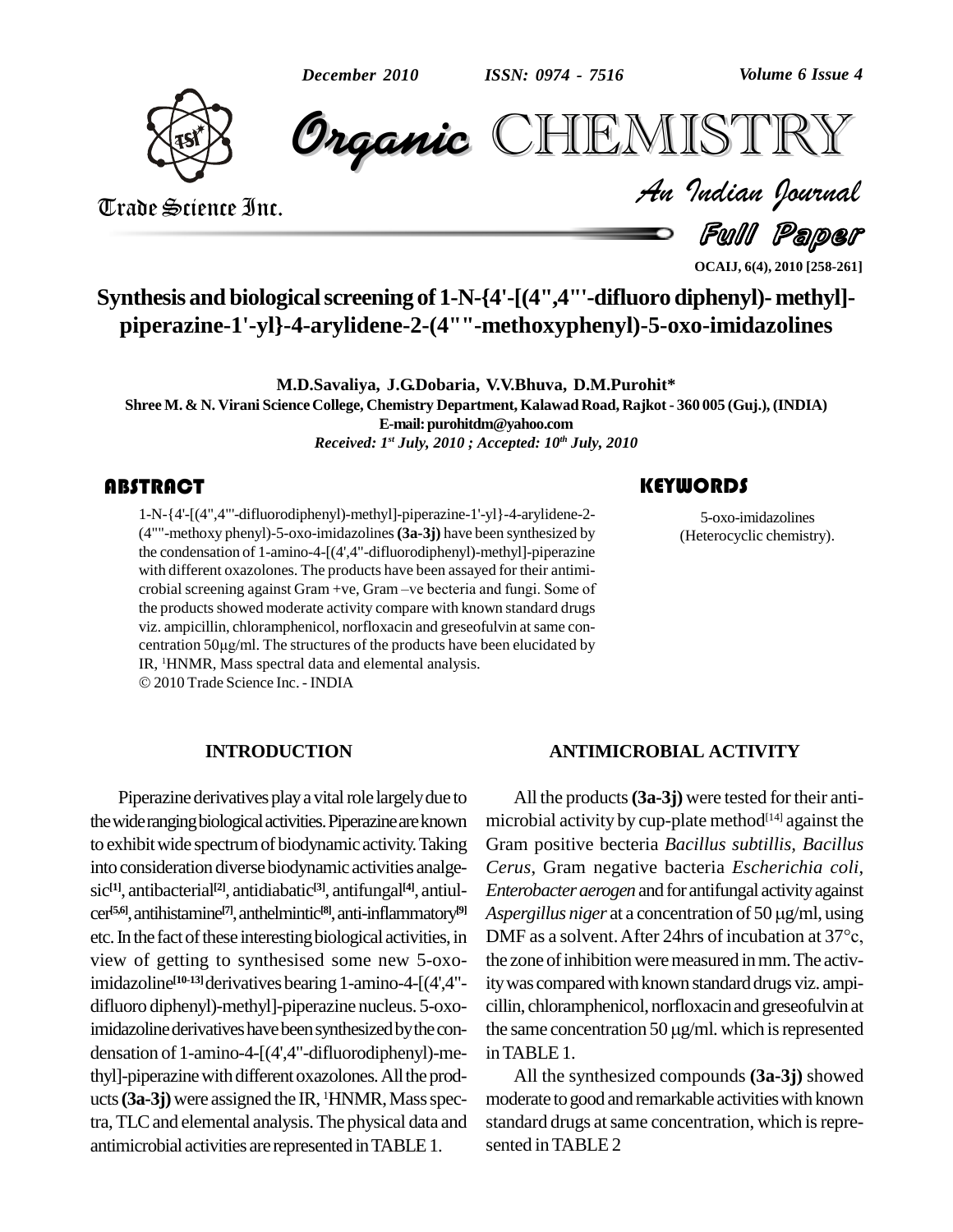





### **EXPERIMENTALSECTION**

All the melting points were measured in open glass capillary method and are uncorrected. I.R. absorption spectra (in cm<sup>-1</sup>) were recorded on a shimadzu (aroma capillary method and are uncorrected. I.R. absorp-<br>tion spectra (in cm<sup>-1</sup>) were recorded on a shimadzu (aroma<br>I.R. – 435 spectrophotometer using KBr pellet method H str, and <sup>1</sup>HNMR spectra on Hitachi R-1200 (300MHZ)

spectrometer using TMS as internal starndard (chemical shifts in  $\delta$  ppm) and Mass spectra on a Joel 300 ev.The compounds were routinely checked byTLC using silica gel G.

# **1-Nitroso-4-[(4',4"-difluorodiphenyl)-methyl] piperazine (1)**

A compound of 1-[(4',4"-difluorodiphenyl)-methyl]-piperazine (8.6 gm, 0.03M) in 50 ml of ice cold water containing 24 ml of diluted HCl is nitrosated with 2.1 gm  $\text{NaNO}_2$  in 10 ml water. The reaction mixture is made alkaline by the addition of NaOH Solution and an oily layer forms. The oily product is separated and crystallized from a mixture of 5ml ethyl ac etate - 70 ml n-heptane. The resultant solid is recystallized from a mixture of 2-propanol and hex ane, to give 1-nitroso-4-[(4',4"-difluorodiphenyl) methyl]-piperazine. M.P.153-155°C; Yield: 80.56 %  $(C_{17}H_{17}N_xF_2O;$  Found C: 64.30; H: 5.37; N: 13.22; required C: 64.34; H: 5.40; N:13.24 %).

# **1-Amino-4-[(4',4"-difluorodiphenyl)-methyl] piperazine (2)**

**Organic**H: 6.31; N: 13.85 %).I.R. (KBr): 2910(C-H str, *An*asym); 2837 (C-H str, sym); 1454 (C-H def); 3033 *I*<br>*I* def); 3033<br>*I I J J I C*<br>*C*-NH str.);<br>*I I* HNMR<br>II STRY A compound of 1-nitroso-4-[(4',4" difluorodiphenyl)-methyl]-piperazine (10 gm, 0.03M) in 140 ml of anhy. ether and 5 ml of benzene is added drop wise to a suspension of 1.9 gm of Lithium alu- **O**  $CH_3$  minium hydride in 140 ml of ether. The reaction mixture isstirred for 1 hrs at room temperature and then refluxed and stirred for 2 hrs.The reaction mixture is cooled in an ice bath and excess Lithium aluminum hydride is decomposed by the addition of ethyl ac etate. The reaction mixture is hydrolyzed by drop wise addition of 2 ml of water, 2ml of 20 % NaOH solution. The inorganic salts are filtered and washed with ether. The filtrate is dried oversodium sulphate. The solvent is evaporated, the residue is dissolved in ben zene and the solvent is evaporated once again to give 1-amino-4-[(4',4"-difluorodiphenyl)-methyl]-pipera zene and the solvent is evaporated once again to give<br>1-amino-4-[(4',4"-difluorodiphenyl)-methyl]-pipera-<br>zine. M.P.126-129°C; Yield 57.72% ( $C_{17}H_{19}F_2N_3$ ; Found C: 67.27; H: 6.29; N: 13.83; required C: 67.31; (aromatic. C-H str); 1197 (C-H str, i. p def); 759 (C- H str, 0.0.p.); 1361 (C-N str.); 3274 (C-NH str.); 1606 (C-NH ben.); 3330 (N-H str.); <sup>1</sup>HNMR

Organic CHEMISTRY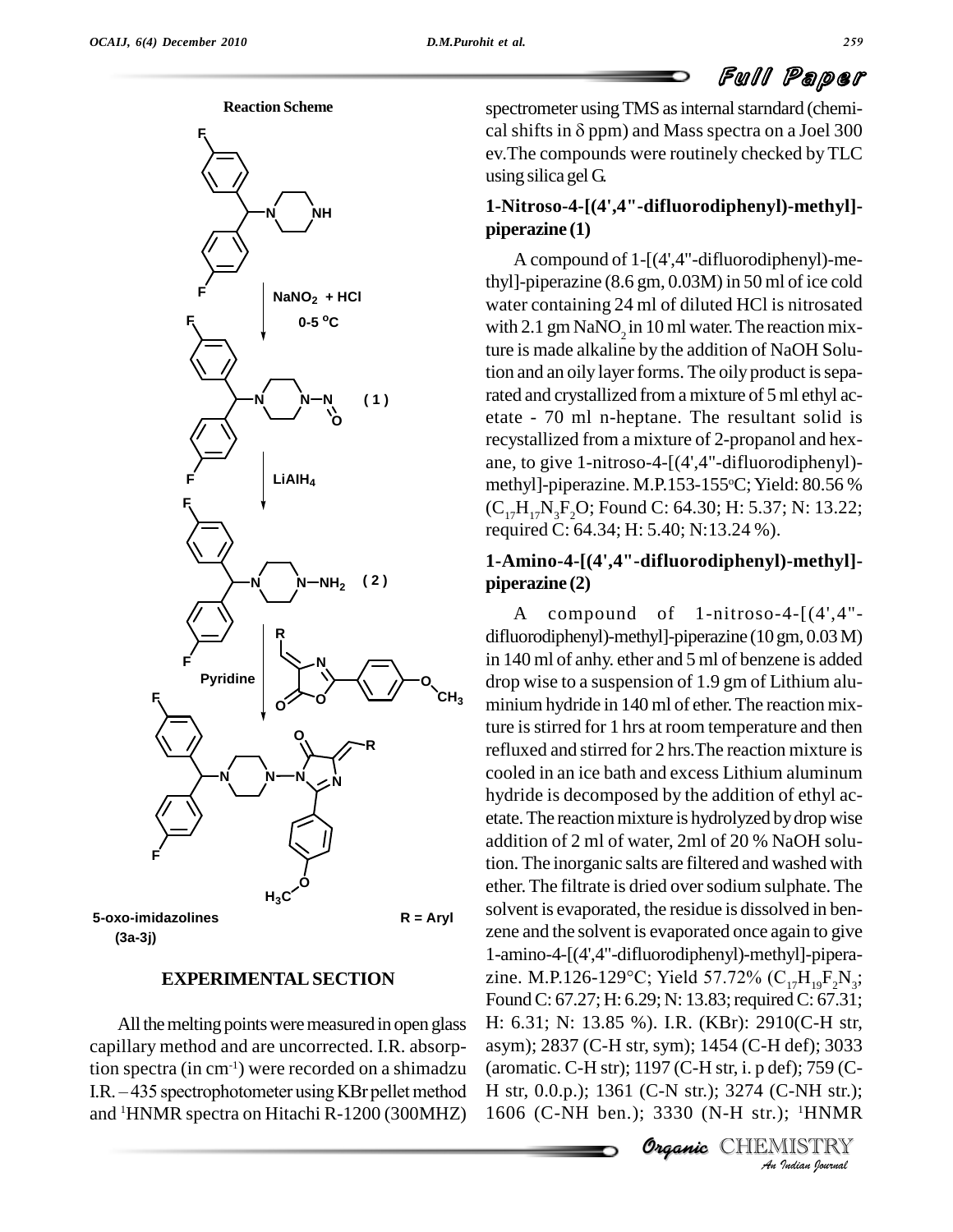# Full Paper

| Comp.          | $\bf{R}$                             | Molecular<br>Formula      | $\mathbf{M}.\mathbf{P}$<br>$\rm ^{o}C$ | Yield<br>$\frac{0}{0}$ | <b>Nitrogen</b><br>$\frac{6}{9}$ |              | <b>Antibacterial</b><br><b>Activity Zone</b><br>of Inhibition<br>in mm |                    |    | Anti fungal<br><b>Activity</b><br>Zone of<br><b>Inhibition</b><br>in mm |         |
|----------------|--------------------------------------|---------------------------|----------------------------------------|------------------------|----------------------------------|--------------|------------------------------------------------------------------------|--------------------|----|-------------------------------------------------------------------------|---------|
|                |                                      |                           |                                        |                        |                                  | Calcd. Found | <b>B.</b><br><b>Substillis</b>                                         | <b>B.</b><br>cerus | Е. | Е.<br>coli aerogen                                                      | A.niger |
| 3a             | $C_6H_5 -$                           | $C_{34}H_{30}O_2N_4F_2$   | 164                                    | 64.22                  | 9.92                             | 9.90         | 16                                                                     | 19                 | 14 | 22                                                                      | 18      |
| 3 <sub>b</sub> | $2-OH-C6H4$ -                        | $C_{34}H_{30}O_3N_4F_2$   | 127                                    | 66.37                  | 9.65                             | 9.60         | 22                                                                     | 16                 | 22 | 18                                                                      | 21      |
| 3c             | $4-OH-C6H4$ -                        | $C_{34}H_{30}O_3N_4F_2$   | 130                                    | 71.42                  | 9.65                             | 9.62         | 13                                                                     | 20                 | 18 | 16                                                                      | 15      |
| 3d             | $2-OCH_3-C_6H_4 -$                   | $C_{35}H_{32}O_3N_4F_2$   | 152                                    | 70.65                  | 9.42                             | 9.41         | 20                                                                     | 17                 | 20 | 16                                                                      | 22      |
| 3e             | $4-OCH_3-C_6H_4 -$                   | $C_{35}H_{32}O_3N_4F_2$   | 117                                    | 69.52                  | 9.42                             | 9.40         | 19                                                                     | 22                 | 16 | 20                                                                      | 18      |
| 3f             | 2-Cl-C <sub>6</sub> H <sub>4</sub> - | $C_{34}H_{29}O_2N_4F_2Cl$ | 154                                    | 64.43                  | 9.35                             | 9.32         | 21                                                                     | 15                 | 23 | 14                                                                      | 16      |
| 3g             | $4-F-C6H4$ -                         | $C_{34}H_{29}O_2N_4F_3$   | 172                                    | 65.75                  | 9.62                             | 9.60         | 17                                                                     | 23                 | 20 | 22                                                                      | 23      |
| 3 <sub>h</sub> | $2-NO_2-C_6H_4$ -                    | $C_{34}H_{29}O_4N_5F_2$   | 168                                    | 59.00                  | 11.49                            | 11.46        | 24                                                                     | 15                 | 17 | 15                                                                      | 14      |
| 3i             | $3-NO_2-C_6H_4$ -                    | $C_{34}H_{29}O_4N_5F_2$   | 145                                    | 60.45                  | 11.49                            | 11.45        | 23                                                                     | 16                 | 22 | 21                                                                      | 21      |
| 3j             | $C_4H_3O$ -                          | $C_{32}H_{28}O_3N_4F_2$   | 135                                    | 68.71                  | 10.10                            | 10.08        | 14                                                                     | 22                 | 20 | 17                                                                      | 17      |

**TABLE1 :The physical data and antimicrobial activity of compounds(3añ3j):**

**TABLE2 :Comparable activity withknown standard drugs:**

### **AntimicrobialActivity: Conclusion:**

**Maximumantimicrobial activity:**

| Compd.    | <b>B.Substillis</b> | <b>B.Cerus</b> | E.Coli                 | <b>E.aerogen</b>   | A.niger        |
|-----------|---------------------|----------------|------------------------|--------------------|----------------|
| $(3a-3j)$ | 3b, 3d, 3f, 3h, 3i  | 3c, 3e, 3g, 3j | 3b, 3d, 3f, 3g, 3i, 3j | 3a, 3b, 3e, 3g, 3i | 3b, 3d, 3g, 3i |

**Activity ofstandard drugs:**

| <b>Standard Drugs</b>           | <b>B.</b> Substillis     | <b>B.Cerus</b>           | E.Coli | E.aerogen | A.niger                  |
|---------------------------------|--------------------------|--------------------------|--------|-----------|--------------------------|
| Ampicillin $(50 \mu g/ml)$      |                          | 22                       | 21     |           | $\overline{\phantom{a}}$ |
| Chloramphanicol $(50 \mu g/ml)$ |                          | 23                       | 21     | 20        | $\overline{\phantom{a}}$ |
| Norfloxacin $(50 \mu g/ml)$     | 24                       | 21                       | 23     | つつ        | $\overline{\phantom{a}}$ |
| Griseofulvin $(50 \mu g/ml)$    | $\overline{\phantom{a}}$ | $\overline{\phantom{a}}$ | $\sim$ | $\sim$    | 23                       |

(DMF): 2.19-2.23 (4H, d d, N-CH<sub>2</sub>); 2.66-2.71 (4H, d d, N-CH<sub>2</sub>); 6.93-7.21 (8H, m, Ar-H); 5.19 (1H, s, C-H); 2.57 (2H, s, N-NH<sub>2</sub>). m/z: 53, 76, 95, 127, 177, 205, 219, 230, 257, 269, 282, 303.

# **Synthesis of 4-(4"-methoxybenzylidene)-2-(4' methoxyphenyl)-5-oxazolone**

*Anaboration a water bath for 4 hrs. Resulting mass poured filtered*<br>into iso and water filtered and smatelling from an discussed *Indian*<br>*Id*: 82%, M.P<br>xazolones ha<br>me method<sup>[15]</sup><br>IISTRY A mixture of [(4-methoxybenzoyl)amino]-acetic acid (6.06gm, 0.029M), acetic anhydride (3.26gm, 0.032M), sodium acetate(2.62gm, 0.032M**)** and 4 methoxy benzaldehyde (4.35gm, 0.032 mol) was into ice cold water, filtered and crystallized from ac etone and water. Yield: 82%, M.P. 185°C.

Similarly, other oxazolones have been prepared by Erlen Meyer oxazolonemethod **[15]**.

**Synthesis of 1-N-{4'-[(4", 4"'- difluorodiphenyl) methyl] - piperazine - 1'-yl}- 4 -(4""' methoxybenzylidene)-2-(4""-methoxyphenyl)-5 oxo-imidazolines(3e)**

Amixture of 1-amino-4-[(4',4"-difluorodiphenyl) methyl]-piperazine (3.03gm, 0.01M) and 4-(4" methoxybenzylidene)-2-(4'-methoxyphenyl)-5 oxazolone (3.09 gm, 0.01 M) in dry pyridine (20 ml) was refluxed for 12 hrs. in oil bath. Resulting mass was poured into crushed ice and neutralized with dil. HCl, filtered and the product was recrystallized from 1,4dioxan.Yield: 69.52 %, M.P.117°C. ( $C_{35}H_{32}O_3N_4F_2$ ; Required :C: 70.69;H: 5.42;N: 9.42;Found :C: 70.67; H: 5.39; N: 9.40 %), IR.(KBr); 2937(C-H str.asym.), 2866(C-H str.sym.), 1469(C-H def. asym.), 1377(C-